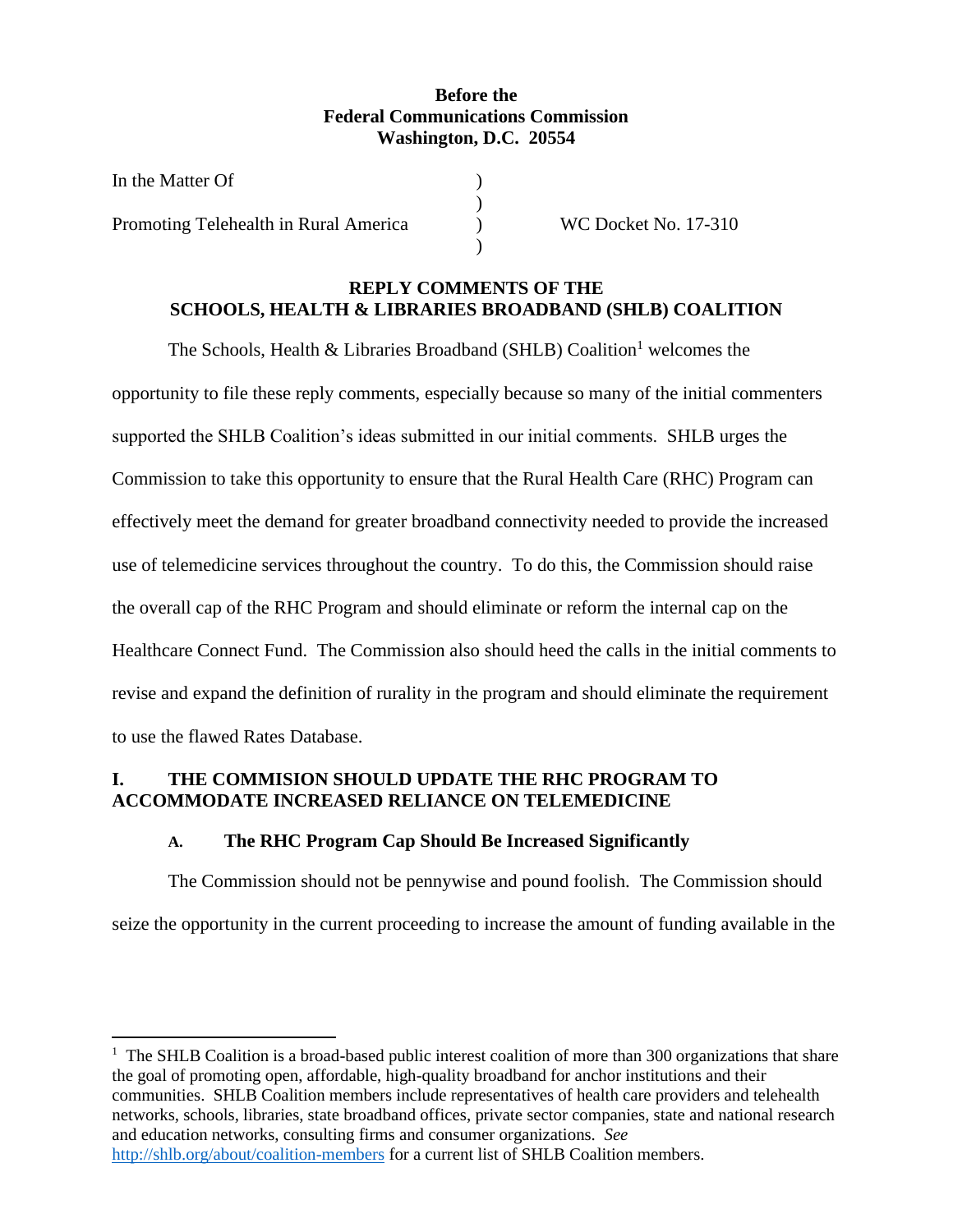RHC Program to accommodate the increased need for broadband to facilitate telemedicine.<sup>2</sup> Commenters agree the Commission should take this step to ensure that healthcare connectivity needs in rural areas can be fully met.<sup>3</sup> The highest priority should be to drive investments in broadband to support telemedicine, which is an urgent and growing national need. No party submitting a sound and qualified proposal for funding should be denied funding due to an arbitrary administrative cap. It is not an exaggeration to say that RHC funding is essential for providing high-quality healthcare and will save lives. The high demand for COVID-19 Telehealth and Connected Care dollars demonstrates an enormous need for greater funding. The Commission should respond to this national crisis of a shortage of broadband for rural health care providers and make substantial reforms to increase the funding and to accelerate approval of RHC applications. The Commission's speedy treatment of Covid-19 Telehealth funding shows that it can be done without jeopardizing accountability and integrity of the program. The Commission should use this opportunity to fundamentally refocus the RHC program to prioritize getting funding out the door as quickly as possible.

In addition to this need for greater rural healthcare funding, there are several specific dynamics that make increasing the RHC program cap necessary:

• Broadening the definition of rural (as discussed below) to allow more healthcare entities to be eligible for funding will require more funding;

<sup>2</sup> *Promoting Telehealth in Rural America*, WC Docket No. 17-310, Further Notice of Proposed Rulemaking, FCC 22-15, ¶ 15 (Feb. 22, 2022) (*Further Notice*).

<sup>&</sup>lt;sup>3</sup> ADS Comments at 5 ("The Commission should consider an increase in the overall cap to reflect the unprecedented increases in the use of telemedicine during the COVID-19 pandemic to levels that are expected to sustain if not continue to increase."); Alaska Native Health Board Comments at 4 ("Since 2017-18, the FCC's rulemaking efforts appear to not treat the RHC program as requiring mandatory payments, as written in the Act, but instead to be an ongoing effort to implement funding caps, either through de facto and arbitrary amounts (previously capped at \$400 million for example) or through limiting disbursements through complex rules, rather than advocating for increased funding to simply expand the program to continue to meet rural health objectives.").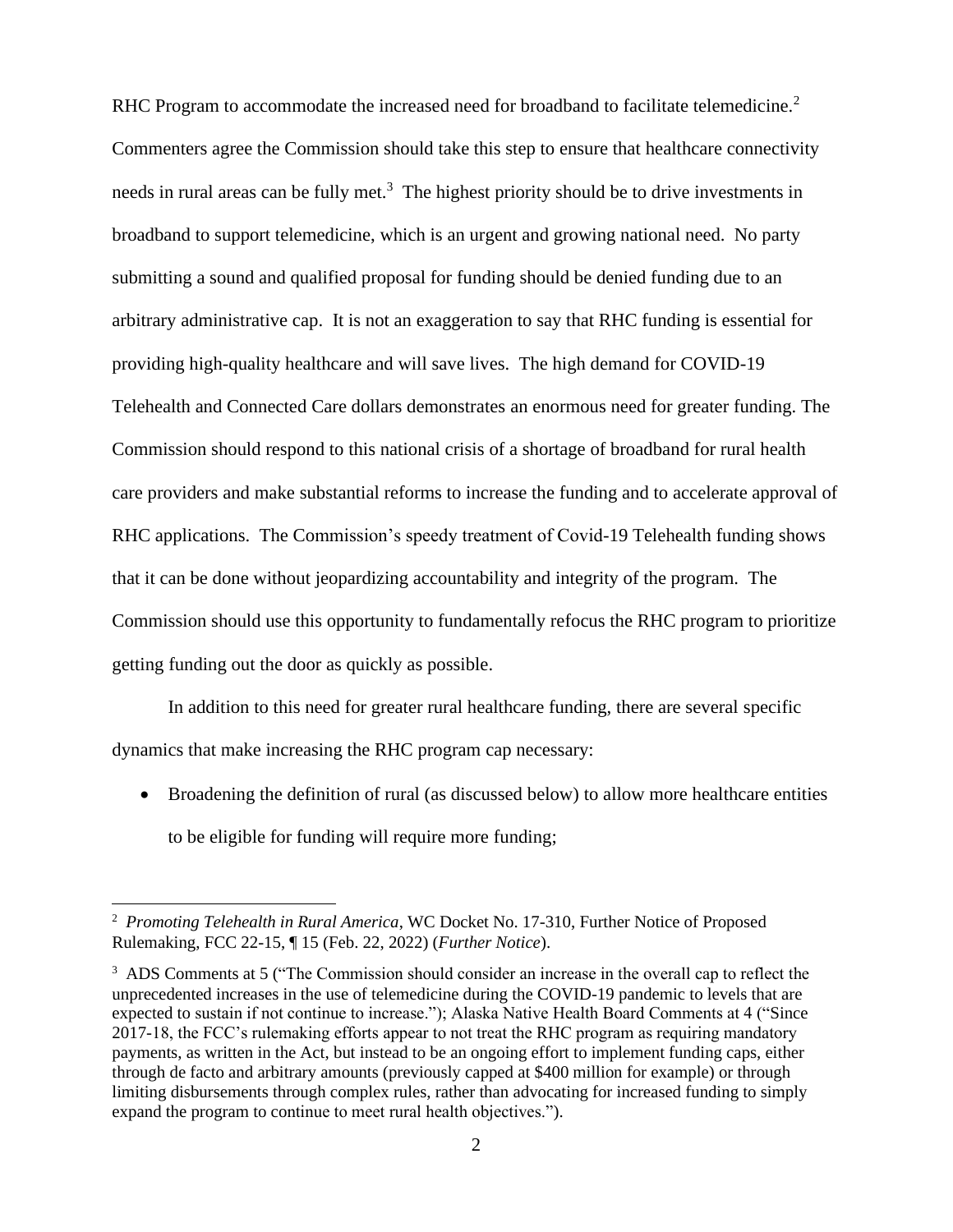- The Connected Care pilot should be made permanent and would mean greater demand;
- The Healthcare Connect Fund should be revised to include larger discounts available to health care providers in more rural areas;
- Delays in USAC processing applications for RHC funding have artificially depressed demand for funding. Once the program is operating more smoothly, more health care providers are likely to apply. In addition, delays in processing site and service substitutions and delays in reimbursements are also hindering program growth.

Recently released USAC data show large gaps between funding requested (gross demand), funding committed, and funding disbursed. Delays in USAC funding approval for new funding and site and service substitution requests are a significant factor in committed funds not being fully disbursed. (See table in the next paragraph.) For example, the NC Telehealth Network Consortium has an option that allows healthcare providers to cancel service for a new site if funding is delayed. Rural healthcare providers with extremely tight budgets appreciate this option so they can closely manage their budgets and cash-flow. In other cases, healthcare providers may also choose not to renew their service contracts due to funding uncertainty. They may even be forced to select a lower-quality service due to funding uncertainty. Funding uncertainty is caused by approval delay, the possibility of a pro-rata reduction due to reaching the funding cap, and the inability of health care providers to receive multi-year funding commitments due to the internal cap in the Healthcare Connect Fund.

Indeed, the recently released USAC data illustrate this uncertainty. $4$  By dividing commitments by gross demand for each funding year, we can measure the "success" rate for RHC applications over the last 10 years:

<sup>4</sup> Letter from Mark Sweeney, USAC, to Jodie Griffin and Bryan Boyle, FCC, WC Docket No. 17-310 (Apr. 1, 2022).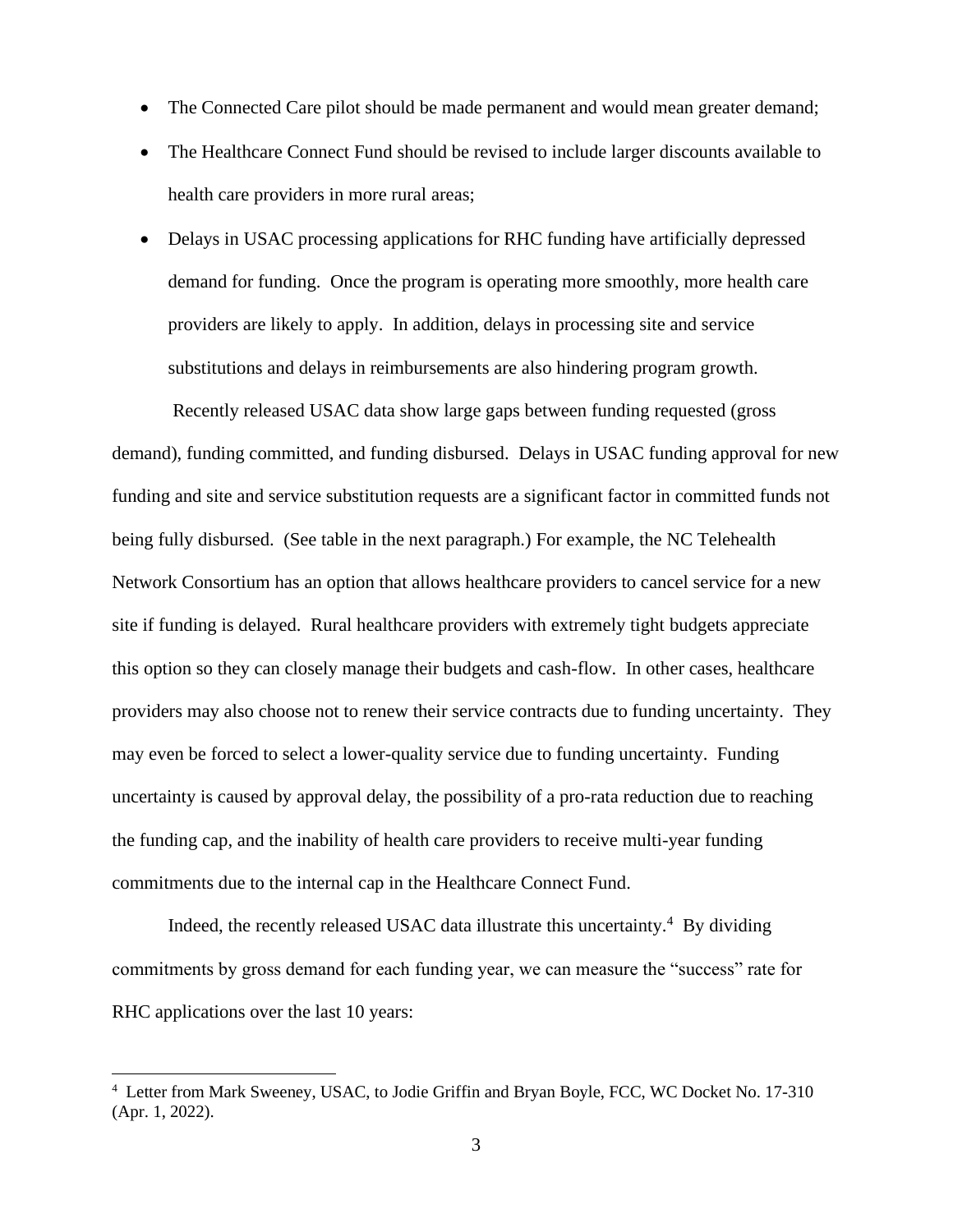| Rural Health Care Summary Derived from USAC Letter to FCC of 1 April 2022 |                     |                                            |                                    |                            |                                            |                                      |                                           |                                      |                                            |  |
|---------------------------------------------------------------------------|---------------------|--------------------------------------------|------------------------------------|----------------------------|--------------------------------------------|--------------------------------------|-------------------------------------------|--------------------------------------|--------------------------------------------|--|
|                                                                           | <b>Demand</b>       |                                            | <b>Commitments</b>                 |                            | <b>Disbursements</b>                       |                                      |                                           |                                      |                                            |  |
| Funding<br>Year                                                           | <b>Total Demand</b> | Change in \$<br>from<br><b>Previous FY</b> | <b>Total</b><br><b>Commitments</b> | As Percentage<br>of Demand | Change in \$<br>from<br><b>Previous FY</b> | <b>Total</b><br><b>Disbursements</b> | As Percentage<br>0f<br><b>Commitments</b> | As<br>Percentage of<br><b>Demand</b> | Change in \$<br>from<br><b>Previous FY</b> |  |
| <b>FY12</b>                                                               | \$130,910,189       |                                            | \$117,867,268                      | 90%                        |                                            | \$116,607,832                        | 99%                                       | 89%                                  |                                            |  |
| <b>FY13</b>                                                               | \$201,747,022       | 54%                                        | \$181,185,416                      | 90%                        | 54%                                        | \$179,628,100                        | 99%                                       | 89%                                  | 54%                                        |  |
| <b>FY14</b>                                                               | \$300,686,249       | 49%                                        | \$224,935,336                      | 75%                        | 24%                                        | \$223,983,672                        | 100%                                      | 74%                                  | 25%                                        |  |
| <b>FY15</b>                                                               | \$419,670,452       | 40%                                        | \$276,280,768                      | 66%                        | 23%                                        | \$268,539,277                        | 97%                                       | 64%                                  | 20%                                        |  |
| <b>FY16</b>                                                               | \$533,495,514       | 27%                                        | \$315,451,592                      | 59%                        | 14%                                        | \$306,537,808                        | 97%                                       | 57%                                  | 14%                                        |  |
| <b>FY17</b>                                                               | \$567,238,396       | 6%                                         | \$346,893,960                      | 61%                        | 10%                                        | \$339,652,716                        | 98%                                       | 60%                                  | 11%                                        |  |
| <b>FY18</b>                                                               | \$666,956,868       | 18%                                        | \$309,568,177                      | 46%                        | $-11%$                                     | \$298,647,528                        | 96%                                       | 45%                                  | $-12%$                                     |  |
| <b>FY19</b>                                                               | \$765,953,897       | 15%                                        | \$453,494,666                      | 59%                        | 46%                                        | \$399,720,213                        | 88%                                       | 52%                                  | 34%                                        |  |
| <b>FY20</b>                                                               | \$648,239,376       | $-15%$                                     | \$448,714,180                      | 69%                        | $-1%$                                      | \$320,516,953                        | 71%                                       | 49%                                  | $-20%$                                     |  |
| <b>FY21</b>                                                               | \$645,332,954       | $0\%$                                      | \$477,405,657                      | 74%                        | 6%                                         | \$102,746,267                        | 22%                                       | 16%                                  | $-68%$                                     |  |

The plummeting application success rate in recent years paints an alarming picture suggesting a variety of causes that could include unclear program rules, changing application processing standards, and poor applicant training and outreach. The fact that demand for RHC support actually decreased in FY20 and did not rebound in FY21 shows that there are significant problems with the program. The demand for telehealth services was skyrocketing during the pandemic, yet applicants chose not to seek RHC support despite the clear need for broadband services for healthcare. The level of funding uncertainty RHC Program applicants face has had severe negative impacts on program demand.

#### **B. The Commission Should Eliminate or Reform the Internal Cap**

As the SHLB Coalition stated in its initial comments, the Commission should eliminate the internal funding cap for the Healthcare Connect Fund.<sup>5</sup> SHLB agrees with the Commission

<sup>5</sup> SHLB Comments at 14-15.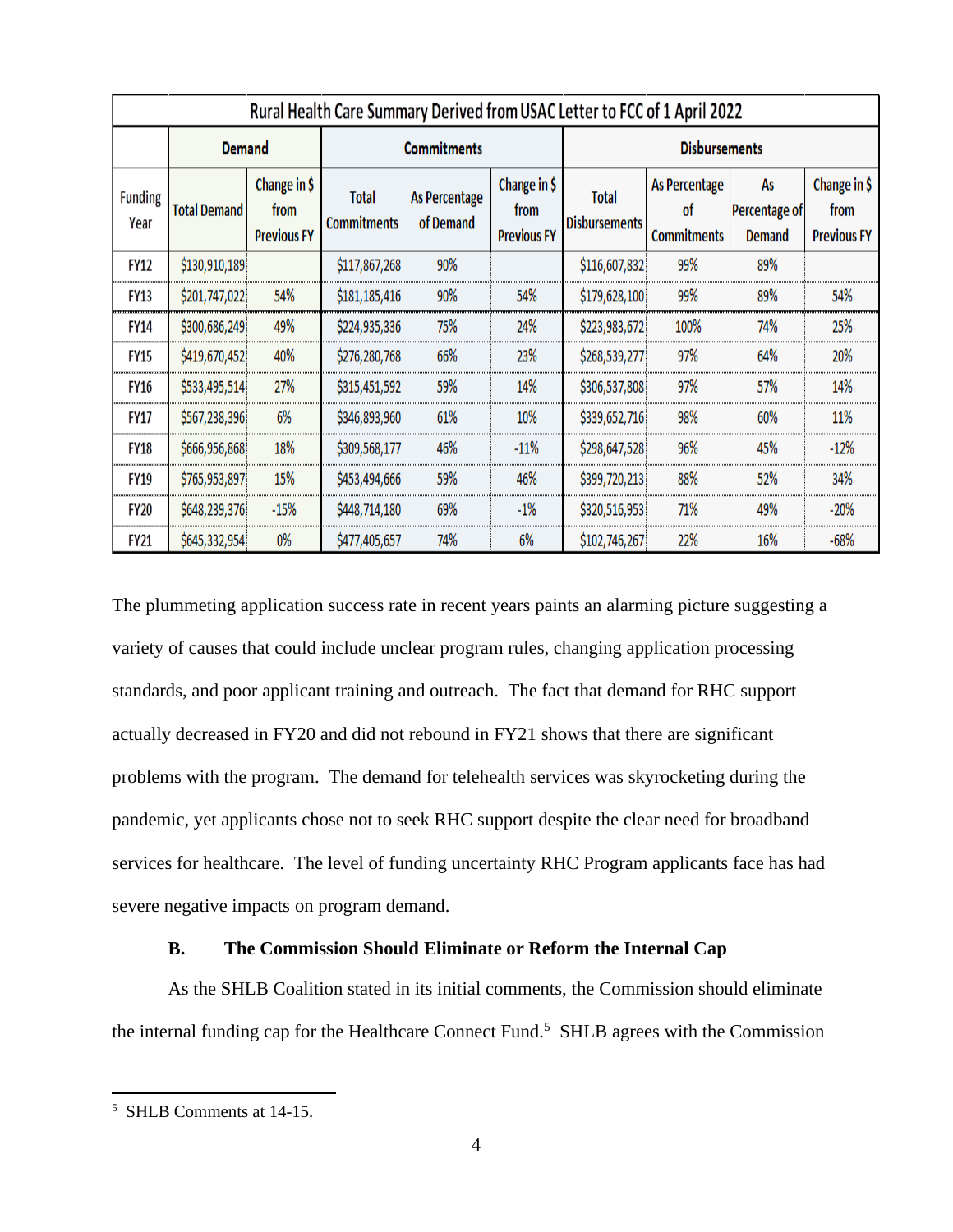that, at a minimum, the internal cap should not apply in funding years in which the total demand does not exceed the total remaining support available.<sup>6</sup> The Commission adopted the internal funding cap to ensure that upfront construction costs and multi-year contract costs would not overwhelm the fund. That has not proven to be the case. In fact, network construction of more advanced, future-proof technologies often leads to lower ongoing costs, thus saving money for both the program and for individual HCPs. Moreover, the increased use of multi-year commitments reduces the number of single-year commitments and are therefore considerably more efficient administratively for both USAC and for applicants. Therefore, the cap should be eliminated.

If, however, the Commission does retain the internal cap, it should be revised to apply only to network equipment and upfront costs such as network construction and should no longer apply to multi-year contracts.<sup>7</sup> This revision would comport with the Commission's original intent in adopting the internal cap, which was to protect the RHC program from excessive costs of funding new network construction. This objective would still be accomplished if multi-year commitments were removed from the internal cap.

To the extent eliminating or modifying the internal cap causes a temporary initial increase in the number of multi-year funding requests that cause the program demand to exceed the overall cap, the Commission will likely have carry-forward funding to use to provide commitments. While there may be a one-time spike in demand, the offsetting reduction in single-year funding requests partly addresses that possibility. The next year, demand would decrease because the applicants with multi-year commitments would not need to apply for funding in subsequent years.

<sup>6</sup> *Further Notice*, FCC 22-15, ¶ 65.

 $^7$  *Id.*  $\P$  68.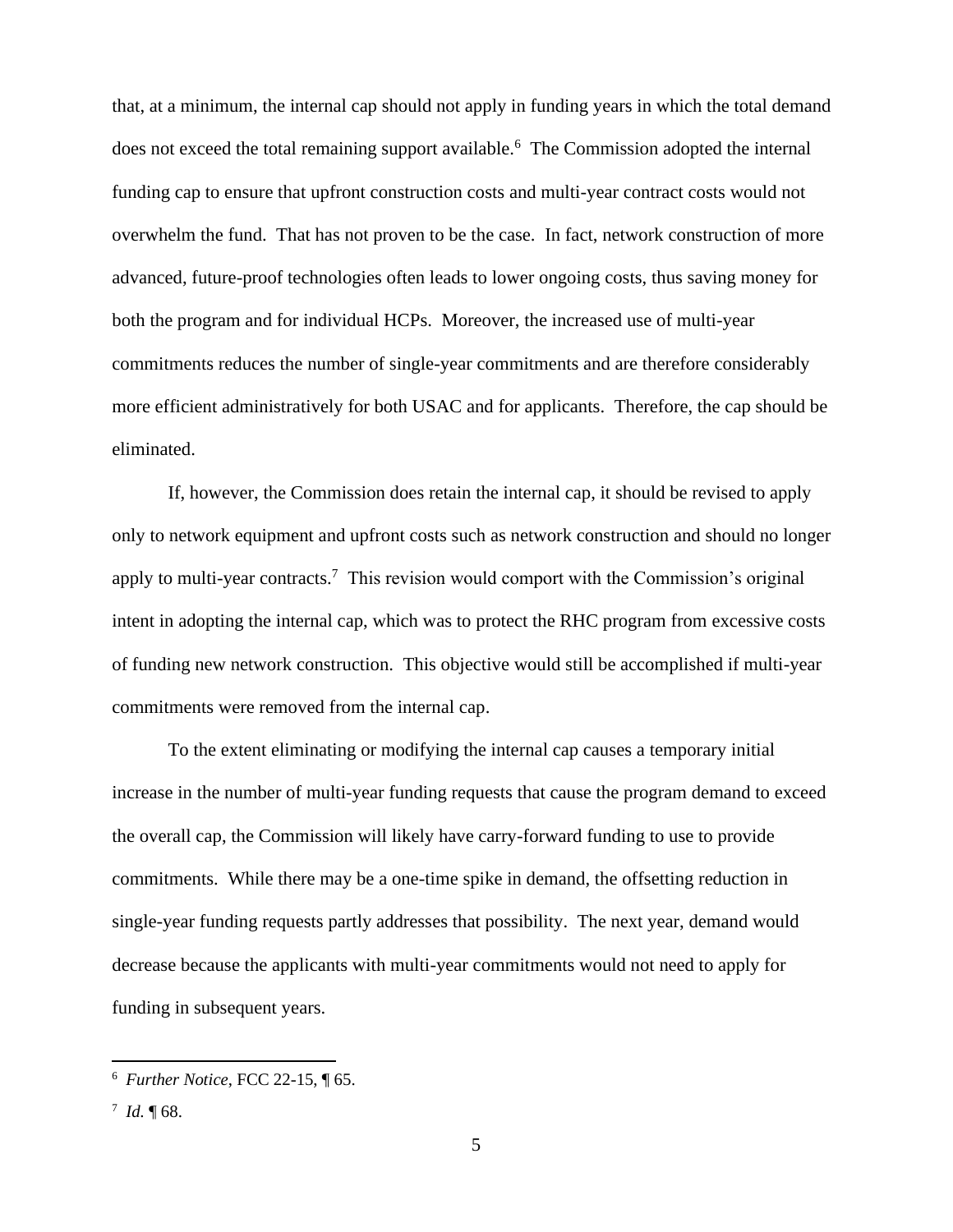Alternatively, if demand for multi-year commitments implicates the overall cap, the Commission could, only for an initial three-year period, adopt its proposal to first commit a single year of funding to each of those applicants before using the prioritization tiers to commit subsequent years. $8$  The Commission could also monitor the demand in this category and make additional changes as warranted.

### **II. COMMENTERS SUPPORT CHANGING AND EXPANDING THE DEFINITION OF RURALITY**

The initial comments demonstrate widespread support for changing the definition of "rural" in the RHC Program. SHLB recommends that the Commission harmonize its rural classification with methods used by the Census Bureau (Metropolitan and Micropolitan Statistical Areas) and the Department of Agriculture (Rural-Urban Commuting Area (RUCA) codes). We agree with ADS that "the Commission could keep its current definition of Rural Area as one way to qualify as 'rural' under the RHC program, but then include one or more other federally recognized methods as alternatives to establish rurality."<sup>9</sup> Alaska Communications echoes this approach, stating, "Any change to the definition of 'rural' should add to the eligibility criteria and should not replace the current definition. Clearly, any change that caused an area to lose rural status could not be based on a considered determination that those affected have gained better access to health resources. To the extent that the Commission determines that any change to the definition of 'rural' has merit, it should become an additional way for HCPs to qualify as rural, but not exclude any HCP that qualifies under the current definition."<sup>10</sup> The

<sup>&</sup>lt;sup>8</sup> *Id.* ¶ 68. As noted below, SHLB believes the Commission should revise its use of the prioritization tiers.

<sup>9</sup> ADS Comments at 4-5.

<sup>10</sup> Alaska Communications Comments at 7.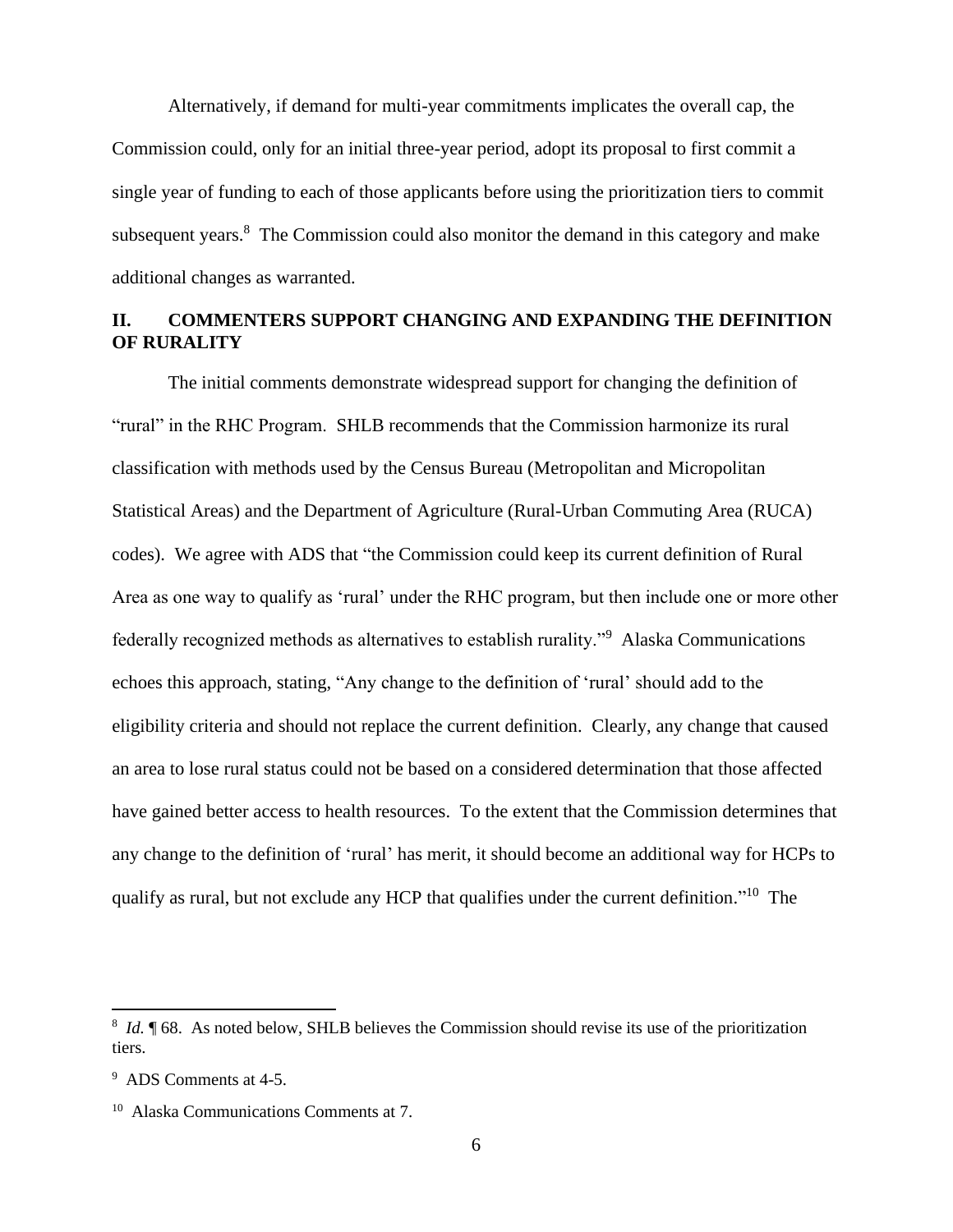Commission should implement these changes to its classification of rural areas for the RHC Program.

# **III. THERE IS NO SUPPORT FOR RETAINING THE RATES DATABASE IN THE TELECOM PROGRAM**

Commenters universally agree that the Commission should not use the flawed Rates Database.<sup>11</sup> As GCI noted, "The Rates Database failed because it sacrificed accuracy and fairness in a chase for simplicity, and the Commission should move on to a different framework."<sup>12</sup>

Instead, the record indicates support for retaining the current mechanism in place under the Telecom Program. Specifically, under the orders waiving the requirement to use the Rates Database,<sup>13</sup> Telecom Program participants may use previously approved rural and urban rates or may use methods in place prior to the Rates Database to demonstrate rural and urban rates.<sup>14</sup>

Alaska Communications advocates the permanent adoption of this approach with some modifications for determining rates going forward.<sup>15</sup> GCI supports use of the existing methodology on an interim basis.<sup>16</sup> And ENA Healthcare urges the Commission to maintain the

<sup>&</sup>lt;sup>11</sup> Alaska Native Tribal Health Consortium Comments at 3 ("ANTHC recommends removing the Rates Database, and maintaining the subsidy as currently done."); Community Health Corporation Comments at 1 ("CHC supports an alternative solution and the elimination of the rates database.").

<sup>12</sup> GCI Comments at 42; *see also* Alaska Communications Comments at 27-28 ("[T]he Commission should not devote any additional time or resources to making the rural rate database suitable for use in Alaska.").

<sup>&</sup>lt;sup>13</sup> Rural Health Care Support Mechanism; Promoting Telehealth in Rural America, WC Docket Nos. 02-60 and 17-310, Order, 36 FCC Rcd 7051, 7056-57, 7059-60, ¶¶ 12-15, 20-22 (Wireline Comp. Bur. 2021) (*Rates Database Waiver Order*); *Rural Health Care Support Mechanism; Promoting Telehealth in Rural America*, WC Docket Nos. 02-60 and 17-310, Order, DA 22-401 (Wireline Comp. Bur., Apr. 12, 2022) (*Alaska Further Waiver Order*).

<sup>&</sup>lt;sup>14</sup> For urban rates, applicants can use recently approved rates, rates approved by state commissions such as those in Alaska, and other validly documented rates. Any approved urban rate should be available to all HCPs within the state for that funding year. ADS Comments at 4.

<sup>15</sup> Alaska Communications Comments at 22-24,

<sup>16</sup> GCI Comments at 6.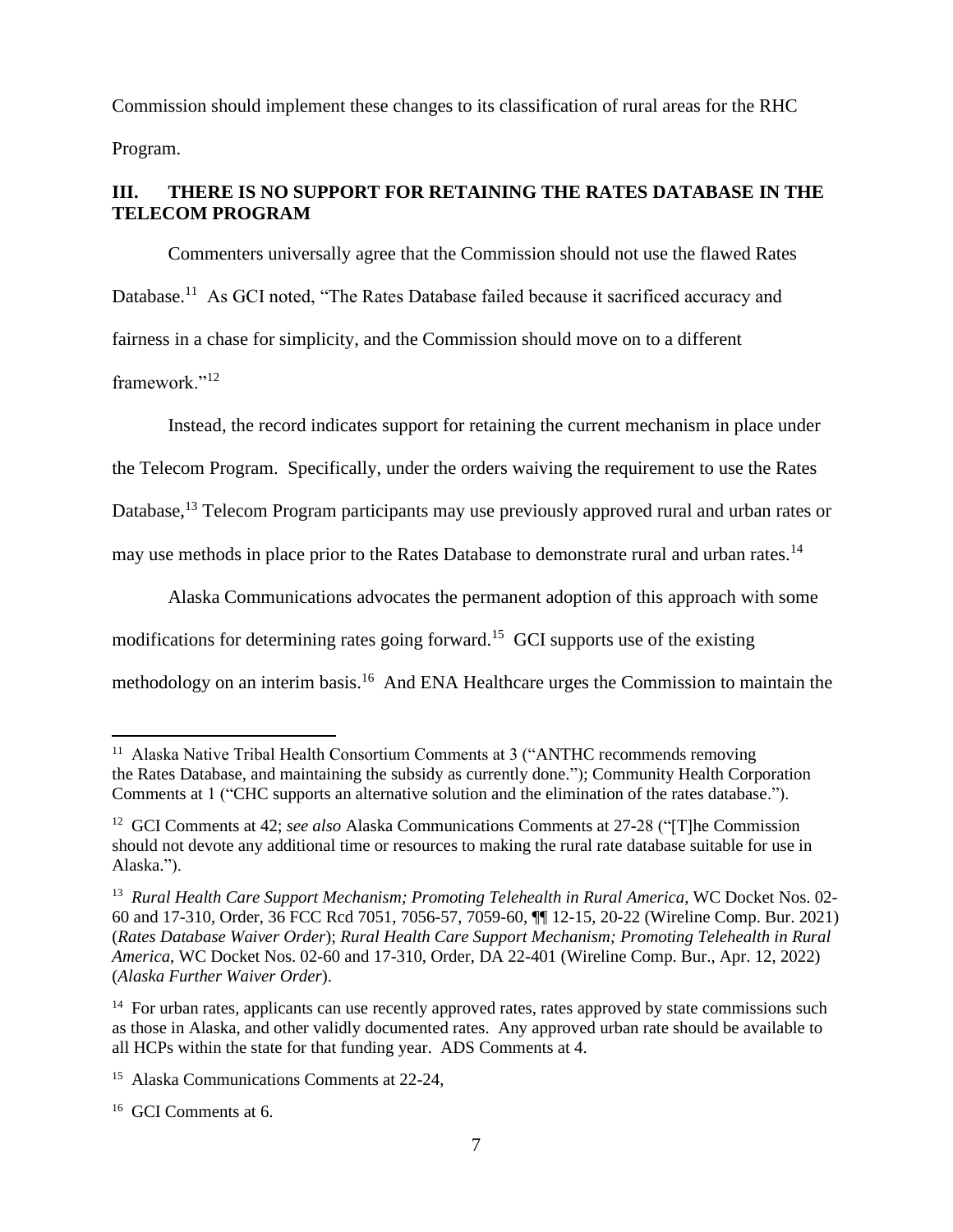use of the current methodology for two additional funding years and then reexamine whether a new methodology is even necessary for the Telecom Program.<sup>17</sup>

SHLB agrees with these providers that the Commission should retain the current mechanism in place for the Telecom Program at this time. The Rates Database has proven to be an unworkable and ineffective method for determining rates. Maintaining the current methodology is a better solution while the Commission determines whether further changes are necessary given the changes to the program.

For instance, many HCPs have chosen to switch from the Telecom Program to the HCF, in part due to the uncertainty and funding delays associated with the Telecom Program in recent years. Given this, the Commission should consider revisions to the HCF that would provide additional support to HCPs in rural areas. Specifically, the Commission could establish differing discount percentages correlating to an HCP's rurality. For example, using an amended version of the rurality tiers the Commission has established, HCPs in non-rural areas would receive the current 65 percent discount, those in less rural areas would receive a 75 percent discount, HCPs in rural areas would receive an 85 percent discount, and those in extremely rural areas would receive a 95 percent discount.<sup>18</sup> The Commission could establish discount tiers within the HCF program without conflicting with the statutory requirement applicable to the Telecom Program that HCPs pay rates reasonably comparable to urban rates within a state.<sup>19</sup> Importantly, this proposal would ensure that HCPs are price sensitive when evaluating bids for services while still providing a significant subsidy for rural HCPs. The Commission should implement these

<sup>&</sup>lt;sup>17</sup> ENA Healthcare Comments at 5-6.

<sup>&</sup>lt;sup>18</sup> HCPs in the most difficult to serve areas that are inaccessible by roads, the "Frontier" tier, could receive a larger discount percentage such as 99 percent.

<sup>19</sup> 47 U.S.C. S 254(h)(1)(A). To the extent the Commission believes that the *Further Notice* does not provide adequate notice of this proposal, SHLB recommends that the Commission expeditiously issue a public notice to solicit comments on it.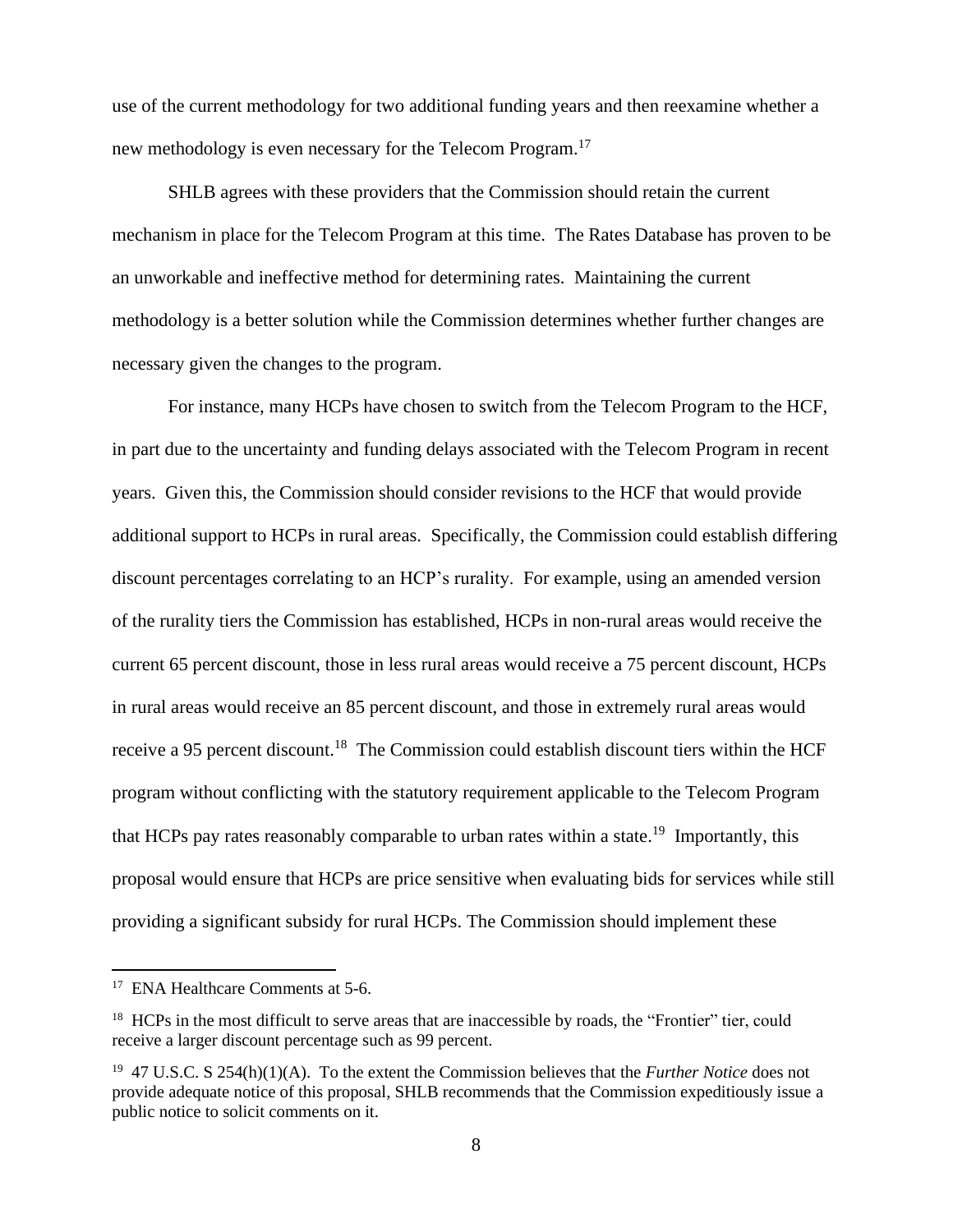additional HCF discount tiers in conjunction with an increase in the overall RHC cap to ensure that any potential increase in HCF demand does not take funding away from HCPs that continue to rely on the Telecom Program for support..

#### **IV. THE COMMISSION SHOULD ADDRESS SEVERAL ADMINISTRATIVE PROBLEMS AND SEEK TO STREAMLINE THE APPLICATION PROCESS**

No other commenters addressed the issue of prioritization with respect to consortium shared network costs which, presently, are arbitrarily classified as non-rural simply because USAC has no network cost allocation mechanism in place.<sup>20</sup> Specifically, the existing system incorrectly categorizes shared network costs as 100 percent non-rural, ignoring the rural locations that use the shared network and discriminating against urban-rural consortia. SHLB reiterates that the Commission should not eliminate or pro-rate RHC funding for these consortium network shared costs until some type of cost-allocation methodology is put in place. Alternatively, the Commission could immediately establish a safe-harbor cost allocation mechanism that looks to each consortium's urban-rural percentage. For example, in a year where the cap is exceeded such that Priority 7 and 8 HCPs receive no support, an individual consortium that is 40 percent urban (i.e., Priority 7 and 8) and 60 percent rural would have 60 percent of their shared network costs exempt from a funding reduction (i.e., the rural percentage would be considered Priority 2). Failure to address this issue could have extremely damaging effects on HCF consortia that have shared network costs in any year in which the current prioritization scheme is activated.

<sup>20</sup> SHLB comments at 13-14; *see also Rural Health Care Support Mechanism*, WC Docket No. 02-60, Report and Order, 27 FCC Rcd 16678, 16704, n.148 (2012) (acknowledging that "funding attributed to non-rural locations [in consortium networks] likely is overstated because shared equipment and services often are attributed to non-rural locations even though they are used by all the network sites.")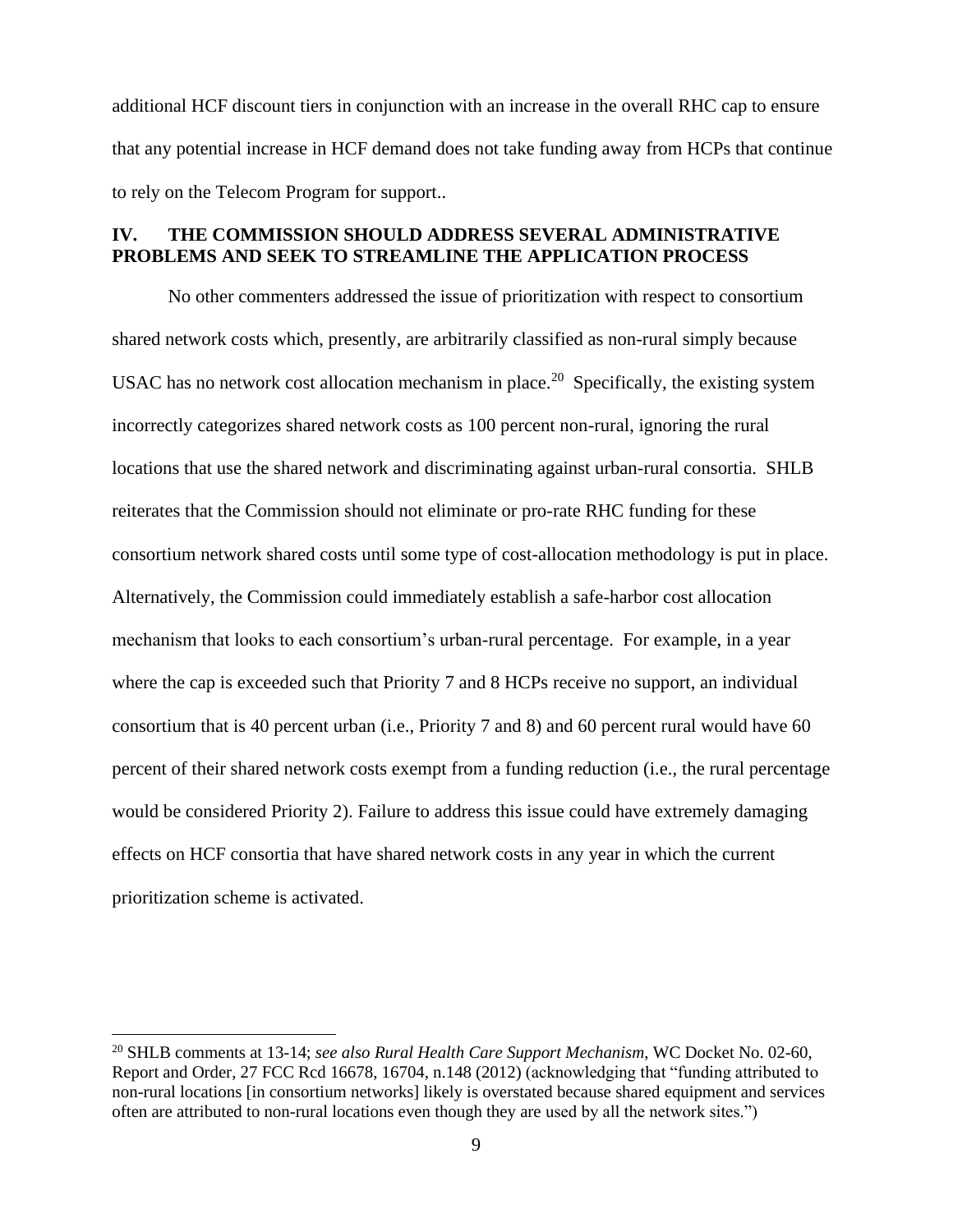In addition, SHLB reiterates its position and agrees with other commenters who advocate against applying the HCF invoicing process to the Telecom Program.<sup>21</sup> The Commission should direct USAC to reform its Invoicing Procedures within the Telecom Program as the proposed changes to the Telecom Program invoicing rules fail to recognize the increased administrative burden for rural HCPs that would result from adoption of the FCC Form 463 process for the Telecom Program. Implementing upgrades to USAC's My Portal system would help reduce administrative burden for all stakeholders.

In addition, SHLB believes USAC should implement a trouble-ticket system to help applicants and USAC manage the large and increasing number of USAC information requests. At the current time there is no specific identification number associated with these requests, which makes it very difficult for applicants and USAC to keep track of how many are outstanding, the status of the requests, and even which funding requests are at issue. As a result, miscommunications occur between USAC and applicants regarding whether an information request remains outstanding, has been withdrawn, or has been successfully answered. These miscommunications have resulted in delays and loss of funding. Implementing a system to catalog and update these information requests would substantially increase efficiency for all stakeholders and help reduce applicant response time to USAC requests.

Site and service substitutions have also become much more difficult due to approval delays. A new one-year funding request takes at least seven months for approval, which also subsequently delays site and service substitutions and then leaves very little time to complete the substitutions. Then, there may be a substantial delay in the USAC approval of the site and service substitution as well. This means that if a healthcare provider is unfortunate enough to

<sup>21</sup> *See* ENA Healthcare Comments at 8-11.